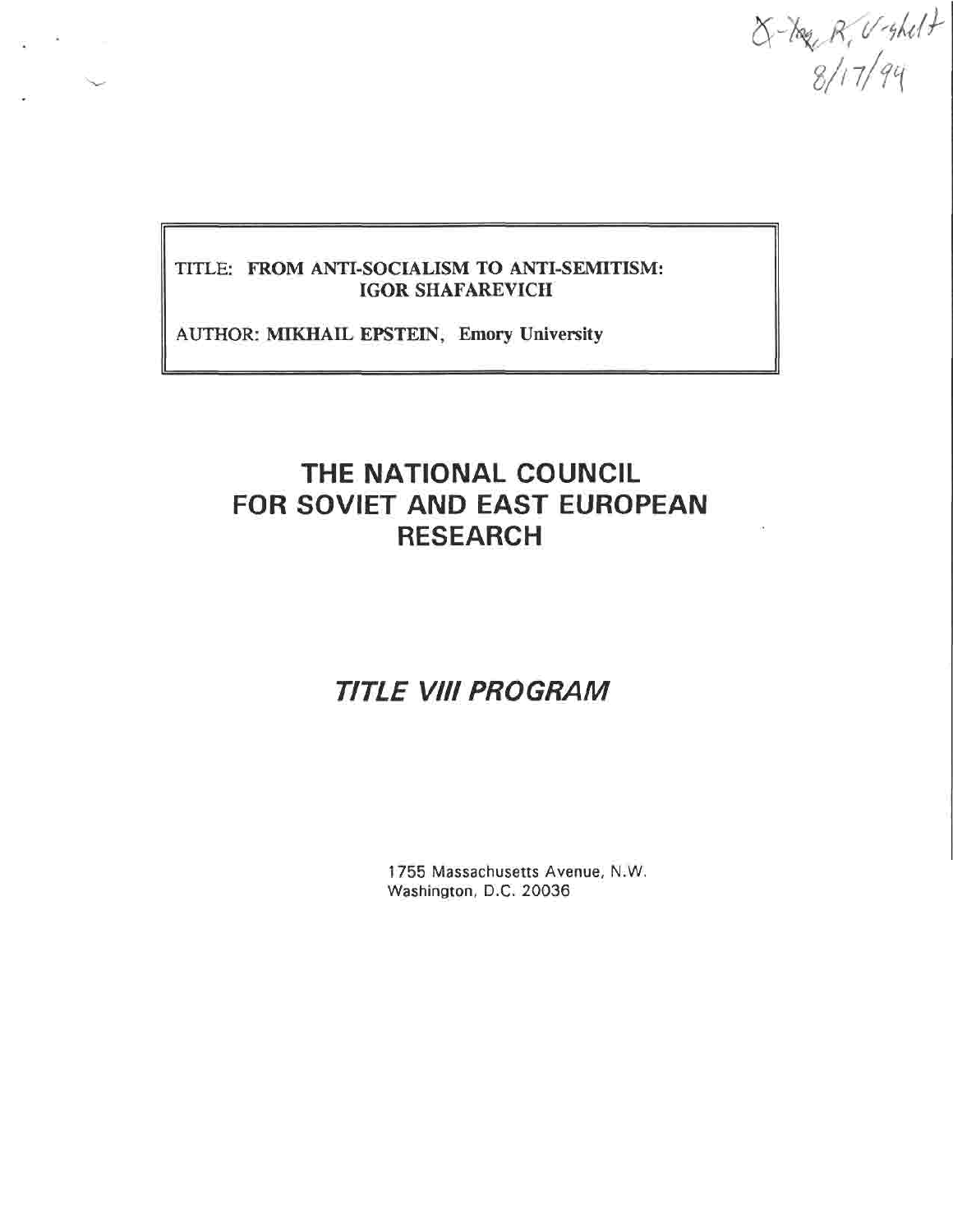### Mikhail Epstein AN ABSTRACT OF THE SECTION "FROM ANTI-SOCIALISM TO ANTI-SEMITISM. IGOR SHAFAREVICH"

Shafarevich (born 1923) is a renowned mathematician who took one of the leading roles in the Russian nationalist movement. He emerged as a dissident activist and ideological writer in the early 1970's, when he, along with Sakharov and Solzhenitsyn, became famous as a member of the Soviet intellectual elite standing in opposition to the communist regime. His first book, *Socialism as a Phenomenon of World History* (1977), a comprehensive investigation of socialism as a recurrent social pattern, was one of the most popular samizdat publications. Using ancient and modern historical sources, Shafarevich demonstrates that at the basis of socialism lies an attraction for Nothingness, a desire for the extermination of all positive individual and social differences.

In his next book, *Russophobia* (1978-90), Shafarevich radically changes his point of view. The object of his critique is no longer social homogenization but an antinational elitist minority, hostile to traditional values, that he calls the "Small People" and opposes to the "Large People," or the nation as a whole. Shafarevich blames these Small People for all destructive tendencies in the history of the 18th-20th centuries, including the French and Russian revolutions. In the 20th century, the role of the Small People is most often played by Jews, whose "Russophobia"-their hatred of everything Russian-became the official policy of the Soviet government, and led to the crimes of communists against the Russian people, such as the suppression of Orthodox Christianity and the devastation of peasant way of life. According to Shafarevich, Jews are profoundly hostile to traditional national values because of their religious self-identification as the chosen people and also as a result of the two millennia of their diasporic existence. He rejects both communism and capitalism as two versions of the same technocratic paradigm and claims allegiance to the values of agrarian civilization. Shafarevich has had significant influence on the neo-Slavophilic and neo-fascist tendencies in post-Soviet ideology, and the term "Russophobia" has become one of the watchwords for xenophobic and anti-Semitic circles in contemporary Russia.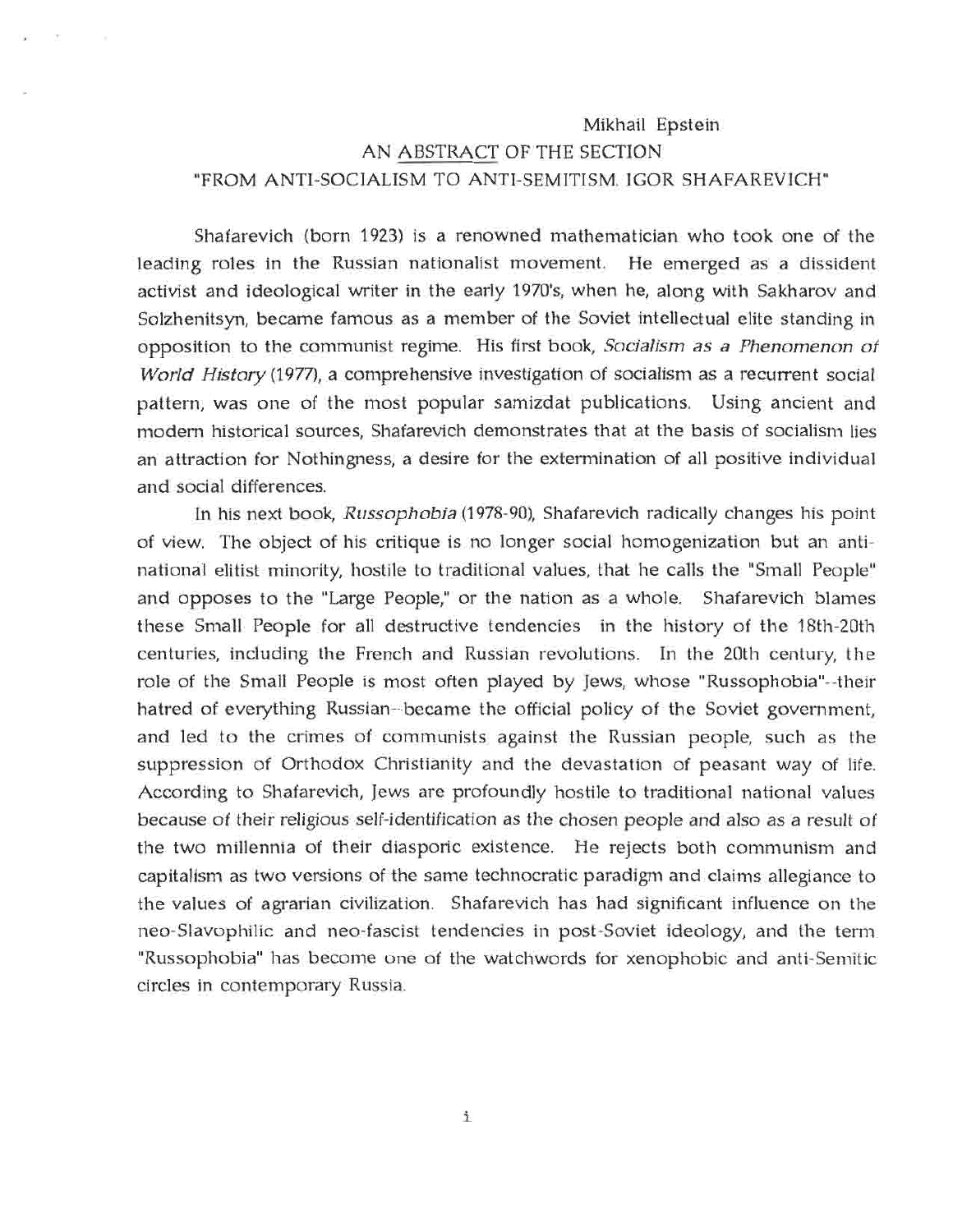#### FROM ANTI-SOCIALISM TO ANTI-SEMITISM. IGOR SHAFAREVICH

In the late 1970's, the nationalist movement won another eminent supporter, the mathematician, Igor Shafarevich (born 1923). In the spectrum of neo-Slavophilic thought, Shafarevich occupies the extreme rightist position. A significant theorist in the field of algebra and a privileged Member Correspondent of the Academy of Sciences (since 1958), he originally appeared on the dissident scene as one of the most outspoken proponents of human rights and religious freedoms. However, his position, even in the early 70's, was closer to Solzhenitsyn's cautious conservatism than to Sakharov's liberal Westernism. In fact, he became famous as a contributor to *From under the Rubble* (1974), the collection of articles initiated by Solzhenitsyn, where Shafarevich published fragments of his later book, *Socialism as a Phenomenon of World History* (1977).

This work was the first investigation by a Soviet author to treat socialism not as a specific phenomenon of the 19th and 20th centuries, but as a recurrent social structure, traceable to ancient Egypt and Mesopotamia. Contrary to the traditional view, that socialist states proceeded from socialist teachings as their successful implementation, Shafarevich argues that the reality of socialism embodied in some ancient Near Eastern societies anticipated by at least one thousand years the appearance of socialist theories. Thus, socialist ideology, while claiming to construct a distant future, was in fact a regressive attempt to restore the primitive communality of the past. Such strivings for complete social levelling and elimination of all differences periodically interrupt the progressive historical tendency for psychological individualization and economic privatization that keeps humanity in a state of creative tension. Although its ideological contents may vary from Platonic idealism to Christian milleniarism, or from Confucianism to Marxism, the basic structure of socialism, according to Shafarevich, always remains invariable. The common denominator for the State of Jesuits in Paraguay, Thomas More's "Utopia" and Russian Bolshevism is the suppression of individuality, private property and family bonds in order to promote the absolute negation of social difference.

Socialism, therefore, thrives on destructive energy, and suggests many parallels with what Shafarevich (after Freud) identifies as the "death instinct." As evidence, he cites the pessimistic views of socialists (Fourier, Sen-Simon, Engels) regarding the inevitable physical demise of Earth and humanity and the "hero complex" peculiar to all revolutionaries—the desire to die for their cause. This inclination for selfdestruction is inherent to the human psyche, and socialism is a powerful expression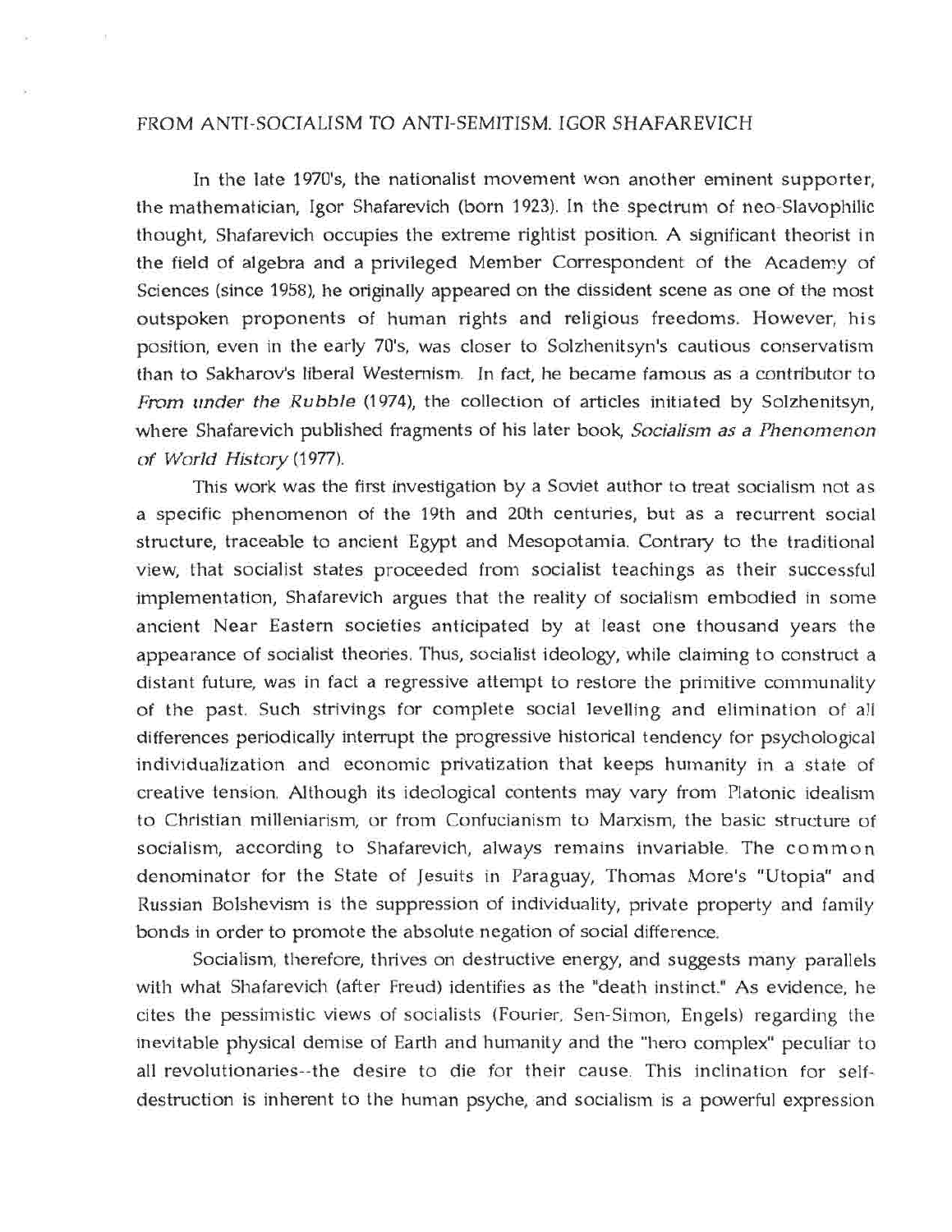of this instinctive attraction for Nothingness. "The death of mankind is not only the imaginable result of socialism's triumph, it constitutes the goal of socialism.[...] Socialism is one of the aspects of mankind's striving for self-destruction, for Nothingness, specifically, it is its manifestation in the sphere of social organization."<sup>1</sup> This explains, according to Shafarevich, why those philosophers who incorporate Nothingness deeply into the foundation of Being, such as Heidegger and Sartre, demonstrate a strong proclivity for socialism, in its nationalist or Marxist form. "Understanding socialism as a manifestation of mankind's striving for selfdestruction makes comprehensible its hostility to individuality, the attempt to annihilate those forces that maintain and strengthen human personality: religion, culture, family, individual property."<sup>2</sup>

Shafarevich's book, though rather derivative and rife with long citations, made a strong impression on Russian intellectuals. For the first time socialism was divorced from its specifically Soviet connotations, limited by Marxist--anti-Marxist polemics, and treated as a metaphysical law responsible for the periodic interruption of the "normal" and "progressive" course of history. The author's impartial, scientific approach to a hot social issue, in combination with his staunch loyalty to the ideal of freedom, won him wide public acclaim. Shafarevich's impartiality is demonstrated by his seemingly paradoxical defense of socialism as an option open to a free society. Just as suicide is the proving ground of unrestrained human selfdetermination, socialism is indispensable as evidence of the collective freedom of humanity. Though socialism leads to the enslavement and self-negation of mankind, it also witnesses that "the freedom of will, given both to man and to mankind, is ABSOLUTE, it embraces freedom in respect to the ultimate question—the choice between life and death."3

Shafarevich's next book, *Russophobia* (1978-1990), though begun immediately after the publication of his first book, seems to be the work of a different author. The entire conception of social dynamics is reversed: the source of destruction is now identified not with the socialist homogenization of society but with an elitist challenge to the traditional values shared by the nation as a whole. Shafarevich borrows his principal ideas from French historian Augustin Cochin (1876-1916) who explained the French Revolution of 1789 as a process of social self-destruction activated by a narrow group of intellectuals, the members of philosophical clubs and Masonic lodges. He called this adversarial elite the "Small People" and opposed it to the "Large People" who constitute the organic basis of a given society. According to Shafarevich, this model, in which the Small People destroy the foundations of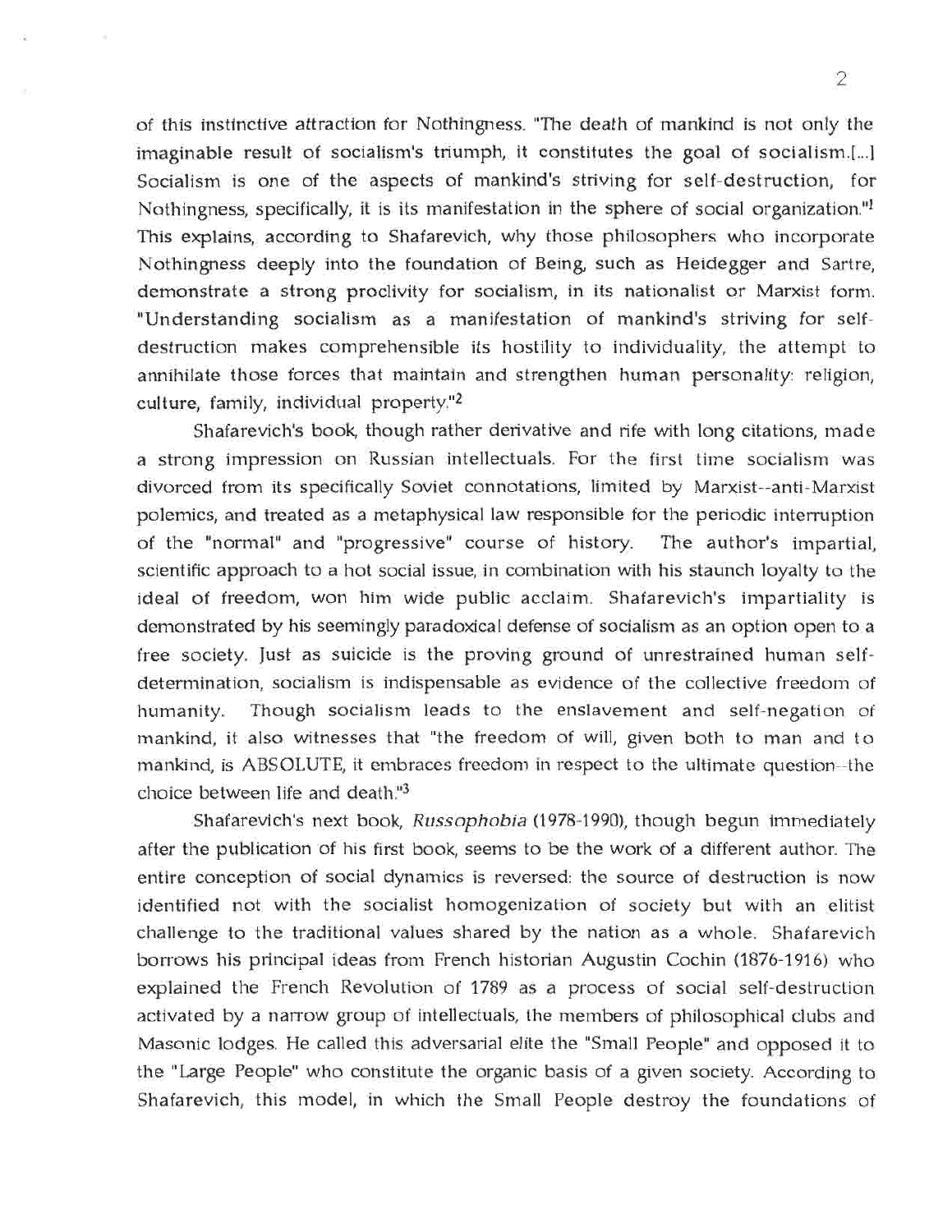traditional society, recurs through the centuries and may be identified with English Puritans of the 16-17th centuries, with the French Enlightenment of the 18th century, with the movements "Young Germany" and Leftist Hegelianism (which gave rise to Marxism) in Germany during the 1830's-1840's, and with liberals and nihilists in the Russia of the 1860's-70's. The common characteristic of the Small People or "Anti-People" is their spiritual rootlessness and hostility to the organic way of life based on durable religious and moral values.

The focal point of Shafarevich's conception is his identification of the Small People of the 20th century with Jews, whom he blames for the destruction of the Russian Empire. "The most fatal feature of this entire century, which can be explained by an increasing Jewish influence, is the fact that liberal, Westernist or internationalist phraseology often concealed antinational tendencies."<sup>4</sup> Shafarevich argues that the Soviet regime, with its internationalist claims, was in actuality a Jewish occupation of Russia. He cites as evidence the disproportionately large representation of Jews in Russian revolutionary parties and in the first Soviet governments, their "leading role" in the repressive organs of Cheka, in the ravage of the peasantry under the name of "collectivization," and in the destruction of the Orthodox Christian Church in the name of "scientific atheism." Shafarevich's anti-Semitic arguments, not original by any means, were repeated in the late 1980's by numerous activists of the rising Russian fascism, who later abandoned this intermediary ideologist to refer directly to Nazi propaganda.

According to Shafarevich, the motive for the Jews' destructive obsession is an irrational force that he calls "Russophobia." This word was not a new one, but it was Shafarevich who theorized and popularized it. Russophobia is a hatred of everything Russian, including its history, customs, fashions, its pagan and Christian beliefs. He and his followers blame all failures and crises in contemporary Russian history, from the October Revolution, to the disintegration of the USSR, to the proliferation of post-Soviet democratic reforms, on the pernicious influence of Russophobes, including American Presidents and influential Western businessman. Within Russia, Shafarevich charges not only intellectuals, such as Amal'rik and Pomerants, but also creative writers of Jewish origin, such as Isaak Babel', Ilya Ilf, and Vasily Grossman, with a genetically determined "contempt and squeamishness" toward Russians and other Slavs. "...]T]he ideology of the Small People: an arrogantly-ironical, mocking attitude to everything Russian, even to Russian names; the conception that *'in this country it was always this way and there can be nothing good,* the image of Russia as 'the Country of fools.'"5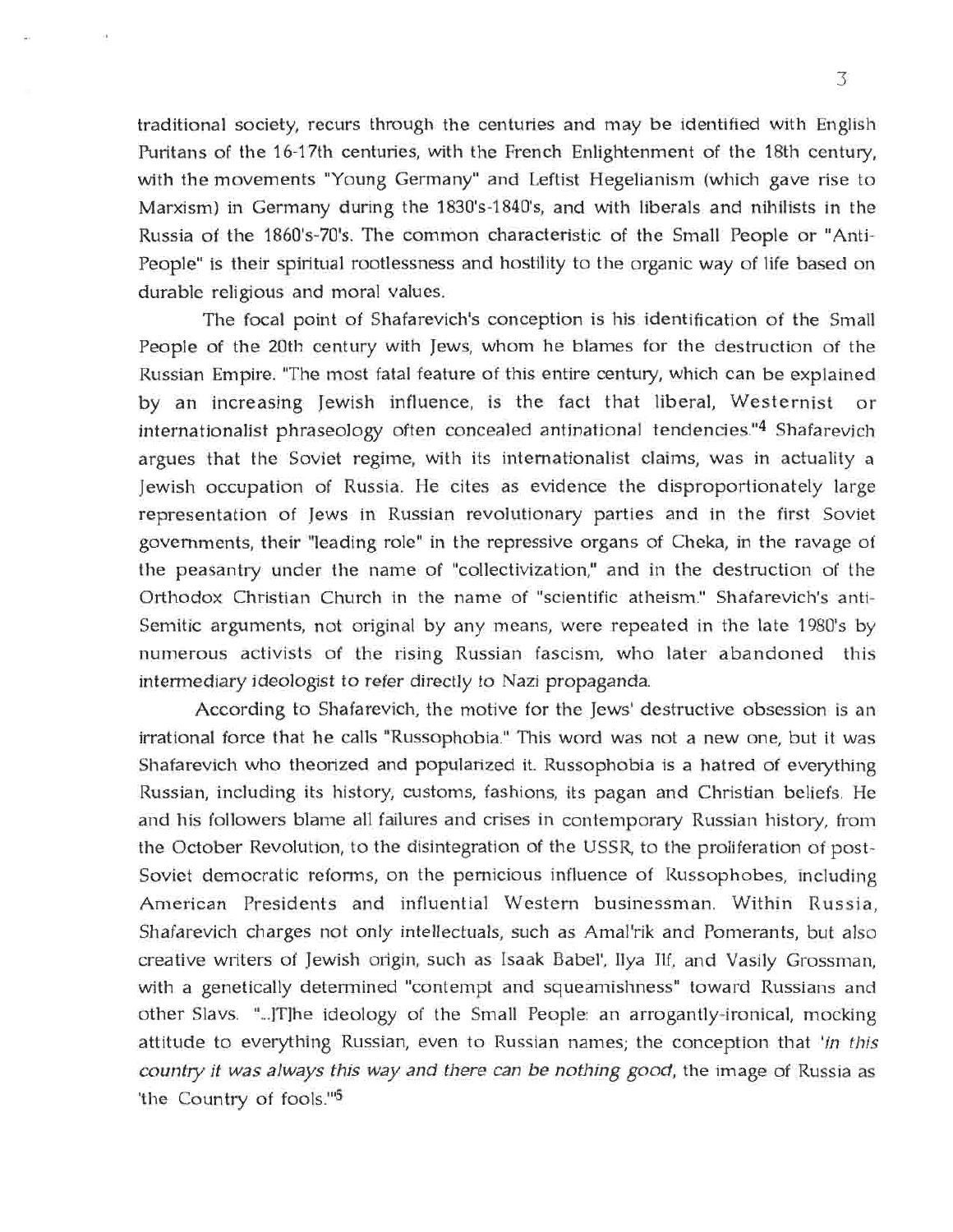Shafarevich is never clear about why Russianness evokes such a negative reaction, but he does attempt to explain why the Jews are the primary catalysts of Russophobic feelings. As a cosmopolitan people devoid of roots in any national culture, their "diasporic" consciousness makes them organically incapable of accepting a traditional, agricultural way of life, consistent with the truth of Nature. "Why did it happen that precisely the descendants of Jewish people proved to be the core of the 'Small People,' to which the fatal role fell in this epoch of crisis in our history?  $/$ .../ Here I will indicate only the most evident reason  $-$  almost two millennia of isolation and a suspicious, hostile attitude to the surrounding world."6 Furthermore, Shafarevich argues, with numerous citations from the Old Testament, that even before their diasporic period, Jews justified their hatred of other nations religiously, since, according to their messianic beliefs, all non-Jews are inferior to the "chosen people." One of the inconsistencies of Shafarevich's thinking is that he blames Jews for their extreme nationalism, while himself subscribing to the same ideology--on the condition that the "chosen" nation will be his own. This contradiction is characteristic of all brands of nationalism that have an anti-Semitic component.

"Nation" is almost a magic word in Shafarevich's lexicon: "being a member of one's nation makes one a participant in History."7 The destruction of national selfidentity in Russia entails the loss of life's meaning: men become alcoholics and drug addicts, women abort their children, the people die out. "This is the end towards which 'the Small People' is driving, tirelessly working to destroy everything that supports the existence of the 'the Large People'." <sup>8</sup> Thus the task of Russian national self-preservation is the creation of a weapon of spiritual defence against the Small People.

Shafarevich devoted his later writings, small in quantity and journalistic in style, to the critique of liberalism and "Western democracy." He identifies a strange sympathy of "progressive" Western intellectuals, such as Romain Rolland, Bernard Shaw, or Jean-Paul Sartre, with Stalin's regime and explains it by the internal affinities between Western liberalism and Soviet totalitarianism. Both are hostile to traditionalist societies based on organic ties between human productivity and the natural environment. "Like Stalin's system of administrative command, Western technological civilization chose a technocentric ideology in opposition to a cosmocentric one. This is only another way to implement the familiar Utopia of the 'organization' of nature and society on the principle of the 'megamachine,' with maximal exclusion of the human and living element."9